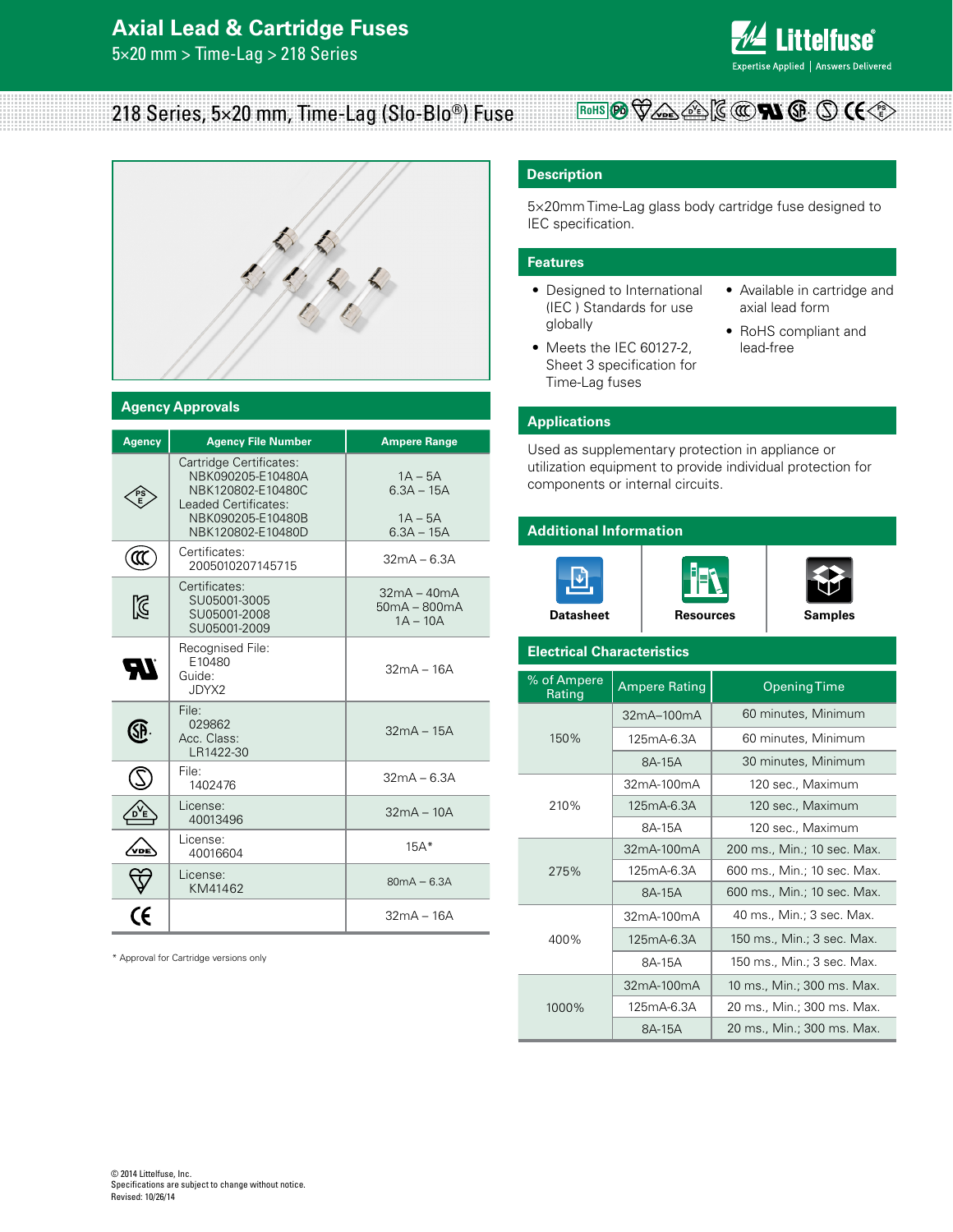# **Axial Lead & Cartridge Fuses**

5×20 mm > Time-Lag > 218 Series

#### **Electrical Characteristics**

|             |                      |                          |                        | Nominal                             |                                                      | Maximum<br>Maximum                                 |                                                         |             | <b>Agency Approvals</b>   |                             |                                                                  |             |                           |                           |                       |                                   |
|-------------|----------------------|--------------------------|------------------------|-------------------------------------|------------------------------------------------------|----------------------------------------------------|---------------------------------------------------------|-------------|---------------------------|-----------------------------|------------------------------------------------------------------|-------------|---------------------------|---------------------------|-----------------------|-----------------------------------|
| Amp<br>Code | Amp<br>Rating<br>(A) | Voltage<br>Rating<br>(V) | Interrupting<br>Rating | Cold<br><b>Resistance</b><br>(Ohms) | <b>Nominal</b><br>Melting<br>12t(A <sup>2</sup> sec) | <b>Voltage Drop</b><br>at Rated<br>Current<br>(mV) | Power<br><b>Dissipation</b><br><b>At</b><br>$1.5\ln(W)$ | $\bigoplus$ | $\boxtimes$               | $\left(\mathfrak{A}\right)$ | $\begin{matrix} \widehat{\mathsf{ps}} \ \mathsf{E} \end{matrix}$ | 77          | ®                         | $\circledS$               | CE                    | $\left(\frac{1}{\sqrt{2}}\right)$ |
| .032        | 0.032                | 250                      |                        | 48.2580                             | 0.01100                                              | 5000                                               | 1.6                                                     |             | $\times$                  | $\times$                    |                                                                  | $\times$    | $\times$                  | $\times$                  | $\times$              | $\times$                          |
| .040        | 0.04                 | 250                      |                        | 31.8620                             | 0.01100                                              | 4000                                               | 1.6                                                     |             | X                         | X                           |                                                                  | $\times$    | $\times$                  | $\times$                  | $\times$              | $\times$                          |
| .050        | 0.05                 | 250                      |                        | 21.2920                             | 0.01700                                              | 3500                                               | 1.6                                                     |             | $\times$                  | $\times$                    |                                                                  | $\times$    | $\times$                  | $\times$                  | $\times$              | $\times$                          |
| .063        | 0.063                | 250                      |                        | 14.2680                             | 0.02800                                              | 3000                                               | 1.6                                                     |             | X                         | $\times$                    |                                                                  | $\times$    | $\times$                  | $\times$                  | $\times$              | $\times$                          |
| .080        | 0.08                 | 250                      |                        | 9.0700                              | 0.07500                                              | 2500                                               | 1.6                                                     | $\times$    | $\times$                  | $\times$                    |                                                                  | $\times$    | $\times$                  | $\times$                  | $\times$              | $\times$                          |
| .100        | 0.1                  | 250                      |                        | 6.0180                              | 0.07900                                              | 2000                                               | 1.6                                                     | X           | X                         | X                           |                                                                  | $\times$    | $\times$                  | $\times$                  | $\times$              | $\times$                          |
| .125        | 0.125                | 250                      |                        | 4.2000                              | 0.1465                                               | 1900                                               | 1.6                                                     | X           | $\boldsymbol{\mathsf{X}}$ | X                           |                                                                  | $\mathsf X$ | $\boldsymbol{\mathsf{X}}$ | $\boldsymbol{\times}$     | $\boldsymbol{\times}$ | $\times$                          |
| .160        | 0.16                 | 250                      |                        | 3.7000                              | 0.14400                                              | 1500                                               | 1.6                                                     | X           | X                         | X                           |                                                                  | X           | X                         | X                         | X                     | $\times$                          |
| .200        | 0.2                  | 250                      |                        | 1.6000                              | 0.3410                                               | 1300                                               | 1.6                                                     | X           | $\boldsymbol{\mathsf{X}}$ | X                           |                                                                  | $\times$    | $\boldsymbol{\mathsf{X}}$ | $\boldsymbol{\times}$     | $\times$              | $\times$                          |
| .250        | 0.25                 | 250                      |                        | 1.0495                              | 0.5405                                               | 1100                                               | 1.6                                                     | $\times$    | $\times$                  | $\times$                    |                                                                  | $\times$    | $\times$                  | $\times$                  | $\times$              | $\mathsf X$                       |
| .315        | 0.315                | 250                      | 35 A @ 250 VAC         | 0.8475                              | 1.1100                                               | 1000                                               | 1.6                                                     | $\times$    | $\times$                  | $\times$                    |                                                                  | $\times$    | $\times$                  | $\times$                  | $\times$              | $\times$                          |
| .400        | 0.4                  | 250                      |                        | 0.5350                              | 1.3250                                               | 900                                                | 1.6                                                     | $\times$    | X                         | $\boldsymbol{\mathsf{X}}$   |                                                                  | X           | $\boldsymbol{\times}$     | $\mathsf X$               | $\mathsf X$           | $\times$                          |
| .500        | 0.5                  | 250                      |                        | 0.3700                              | 2.8250                                               | 300                                                | 1.6                                                     | $\times$    | $\times$                  | $\times$                    |                                                                  | $\times$    | $\times$                  | $\times$                  | $\times$              | $\times$                          |
| .630        | 0.63                 | 250                      |                        | 0.2750                              | 4.6750                                               | 250                                                | 1.6                                                     | $\times$    | $\boldsymbol{\mathsf{X}}$ | $\times$                    |                                                                  | $\times$    | $\boldsymbol{\times}$     | X                         | $\times$              | $\times$                          |
| .800        | 0.8                  | 250                      |                        | 0.0813                              | 3.370                                                | 150                                                | 1.6                                                     | X           | X                         | X                           |                                                                  | $\mathsf X$ | $\mathsf X$               | $\boldsymbol{\mathsf{X}}$ | $\boldsymbol{\times}$ | $\times$                          |
| 001         | $\mathbf{1}$         | 250                      |                        | 0.0613                              | 6.730                                                | 150                                                | 1.6                                                     | $\times$    | X                         | $\times$                    | $\times$                                                         | $\times$    | $\times$                  | $\times$                  | $\times$              | $\times$                          |
| 1.25        | 1.25                 | 250                      |                        | 0.0446                              | 12.650                                               | 150                                                | 1.6                                                     | $\times$    | $\times$                  | $\times$                    | $\times$                                                         | $\times$    | $\times$                  | $\times$                  | $\times$              | $\times$                          |
| 01.6        | 1.6                  | 250                      |                        | 0.0336                              | 23.350                                               | 150                                                | 1.6                                                     | $\times$    | $\times$                  | $\times$                    | $\boldsymbol{\mathsf{X}}$                                        | $\times$    | $\times$                  | $\times$                  | $\times$              | $\times$                          |
| 002.        | 2                    | 250                      |                        | 0.0293                              | 14.450                                               | 150                                                | 1.6                                                     | $\times$    | $\times$                  | $\times$                    | $\times$                                                         | $\times$    | $\times$                  | $\times$                  | $\times$              | $\times$                          |
| 02.5        | 2.5                  | 250                      |                        | 0.0219                              | 23.250                                               | 120                                                | 1.6                                                     | $\times$    | $\times$                  | $\times$                    | X                                                                | X           | X                         | $\times$                  | $\times$              | $\times$                          |
| 3.15        | 3.15                 | 250                      |                        | 0.0173                              | 38.150                                               | 100                                                | 1.6                                                     | X           | X                         | X                           | X                                                                | $\mathsf X$ | $\mathsf X$               | $\boldsymbol{\times}$     | $\times$              | $\times$                          |
| 004.        | 4                    | 250                      | 40 A @ 250 VAC         | 0.0129                              | 69.10                                                | 100                                                | 1.6                                                     | X           | X                         | X                           | X                                                                | X           | X                         | X                         | X                     | $\times$                          |
| 005.        | 5                    | 250                      | 50 A @ 250 VAC         | 0.0104                              | 111.00                                               | 100                                                | 1.6                                                     | $\times$    | $\times$                  | $\times$                    | $\times$                                                         | $\times$    | $\times$                  | $\times$                  | $\times$              | $\times$                          |
| 06.3        | 6.3                  | 250                      | 63 A @ 250 VAC         | 0.0076                              | 198.50                                               | 100                                                | 1.6                                                     | X           | X                         | X                           | X                                                                | $\times$    | X                         | $\times$                  | $\times$              | X                                 |
| 008.        | 8                    | 250                      | 80 A @ 250 VAC         | 0.0059                              | 341.50                                               | 100                                                | $\overline{4}$                                          |             | $\times$                  |                             | $\times$                                                         | $\times$    | $\boldsymbol{\mathsf{X}}$ |                           | $\times$              | $\times$                          |
| 010.        | 10                   | 250                      | 100 A @ 250 VAC        | 0.0045                              | 568.00                                               | 100                                                | $\overline{4}$                                          |             | X                         |                             | X                                                                | X           | X                         |                           | $\mathsf X$           | $\mathsf X$                       |
| 12.5        | 12.5                 | 250                      | 63 A @ 250 VAC         | 0.0034                              | 889.00                                               | 100                                                | $\overline{4}$                                          |             |                           |                             | X                                                                | $\times$    |                           |                           | $\times$              |                                   |
| 015.        | 15                   | 250                      | 100 A @ 250 VAC        | 0.0028                              | 1405.00                                              | 100                                                | $\overline{4}$                                          |             |                           |                             | X                                                                | X           | X                         |                           | $\mathsf X$           | $x^*$                             |
| 016.        | 16                   | 250                      | 63 A @ 250 VAC         | 0.0021                              | 1955.00                                              | 100                                                | $\overline{4}$                                          |             |                           |                             |                                                                  | $\times$    |                           |                           | $\times$              |                                   |

\* Approval for cartidge versions only



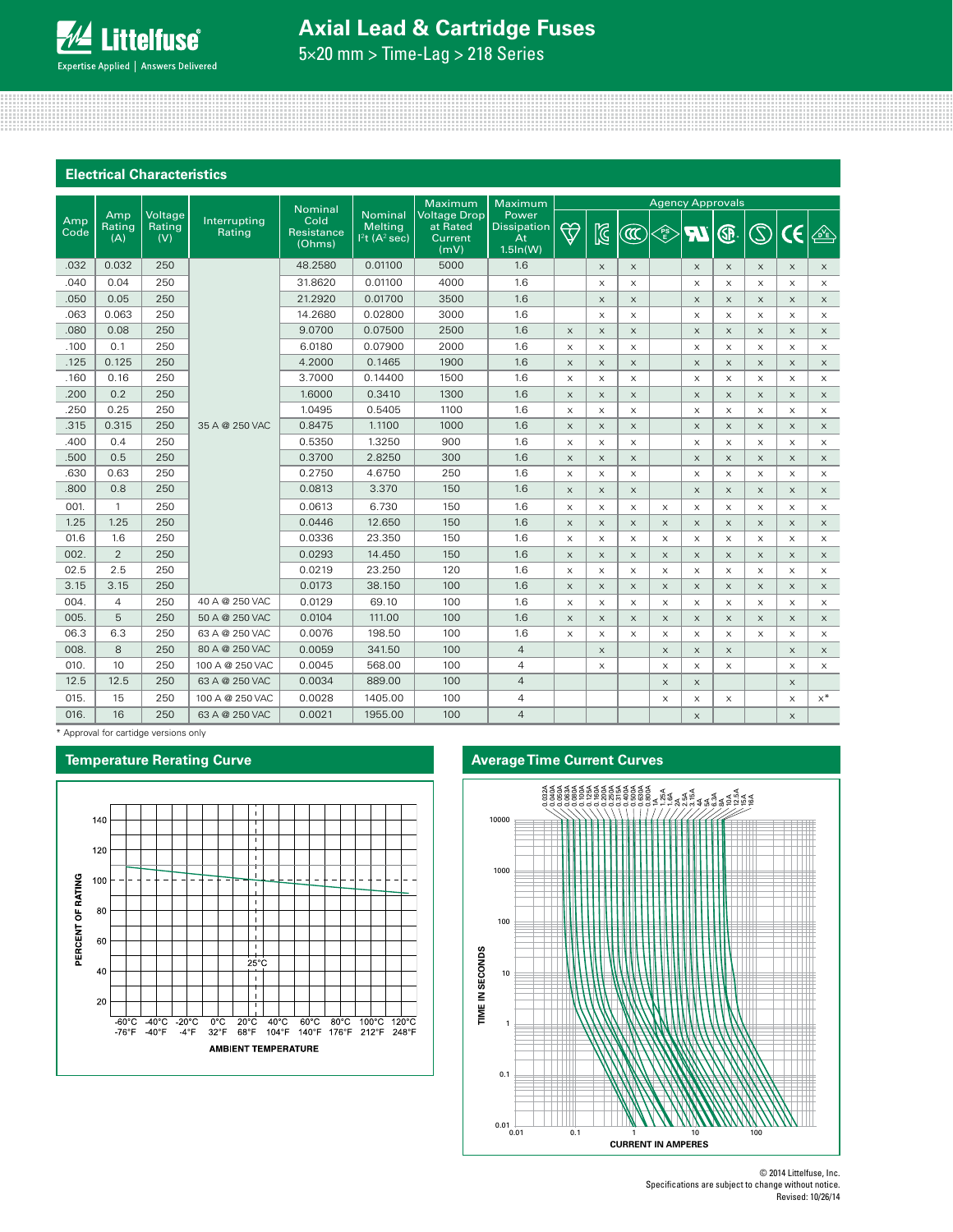# **Axial Lead & Cartridge Fuses**

5×20 mm > Time-Lag > 218 Series



#### **Soldering Parameters - Wave Soldering**



#### **Recommended Process Parameters:**

| <b>Wave Parameter</b>                    | <b>Lead-Free Recommendation</b>   |  |  |  |
|------------------------------------------|-----------------------------------|--|--|--|
| Preheat:                                 |                                   |  |  |  |
| (Depends on Flux Activation Temperature) | (Typical Industry Recommendation) |  |  |  |
| Temperature Minimum:                     | $100^{\circ}$ C                   |  |  |  |
| Temperature Maximum:                     | $150^\circ$ C                     |  |  |  |
| Preheat Time:                            | 60-180 seconds                    |  |  |  |
| Solder Pot Temperature:                  | 260° C Maximum                    |  |  |  |
| Solder DwellTime:                        | 2-5 seconds                       |  |  |  |

#### **Recommended Hand-Solder Parameters:**

Solder Iron Temperature: 350° C +/- 5°C Heating Time: 5 seconds max.

**Note: These devices are not recommended for IR or Convection Reflow process.**

### **Product Characteristics**

| <b>Material</b>          | <b>Body: Glass</b><br><b>Cap:</b> Nickel-plated Brass<br><b>Leads:</b> Tin-plated Copper      |  |  |
|--------------------------|-----------------------------------------------------------------------------------------------|--|--|
| <b>Terminal Strength</b> | MIL-STD-202G, Method 211A, Test<br>Condition A                                                |  |  |
| Solderability            | Reference IEC 60127 Second<br>Edition 2003-01 Annex A                                         |  |  |
| <b>Product Marking</b>   | <b>Cap1:</b> Brand logo, current and<br>voltage ratings<br><b>Cap2:</b> Agency approval marks |  |  |
| <b>Packaging</b>         | Available in Bulk (M=1000 pcs/pkg)<br>or on Tape/Reel (MRET1=1000 pcs/<br>reel)               |  |  |

| <b>Operating Temperature</b> | $-55^{\circ}$ C to $+125^{\circ}$ C                                                                                |
|------------------------------|--------------------------------------------------------------------------------------------------------------------|
| <b>Thermal Shock</b>         | MIL-STD-202G, Method 107G, Test<br>Condition B (5 cycles, -65°C to<br>$+125^{\circ}$ C)                            |
| <b>Vibration</b>             | MIL-STD-202G, Method 201A                                                                                          |
| <b>Humidity</b>              | MIL-STD-202G, Method 103B, Test<br>Condition A (High RH (95%) and<br>elevated temperature (40°C) for 240<br>hours) |
| <b>Salt Spray</b>            | MIL-STD-202G, Method 101D, Test<br>Condition B                                                                     |